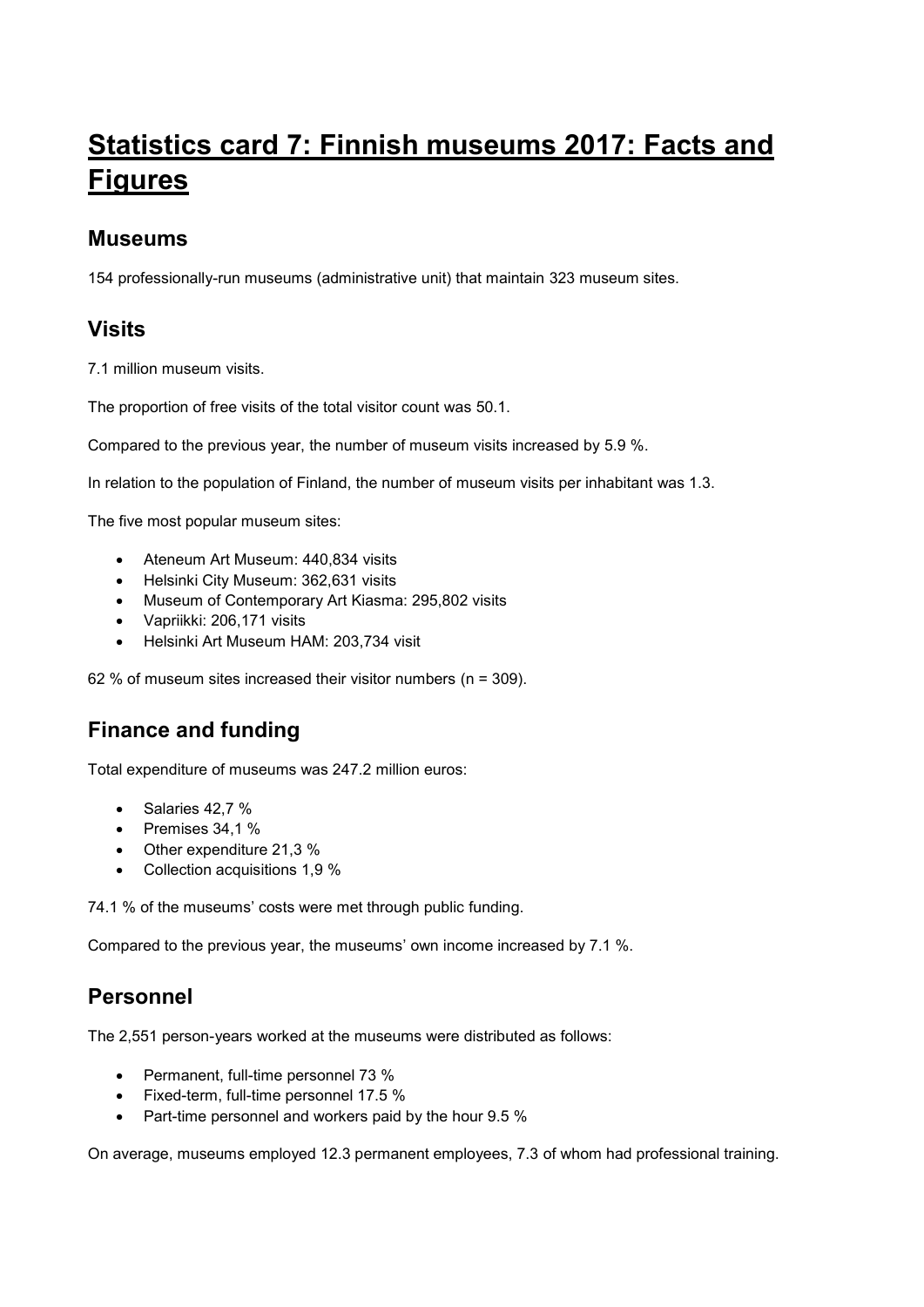Work contribution of volunteers was 47,382 hours in total.

46 % of museums provided volunteering opportunities (n = 146).

### **Exhibitions and events**

1,078 new exhibitions were opened in museums.

7.5 new exhibitions per museum on average.

Audience development:

- 62,077 guided tours
- 9,668 workshops
- 7,343 other events'

# **Collections**

In the museum collections at the end of 2017:

- 5.6 million objects in cultural history collections
- 414,000 works of art
- 17.2 million objects/samples in natural history collections
- 23.3 million photographs
- 43,000 audiovisual objects

### **Museum Statistics**

Every year, the Finnish Heritage Agency collects statistical data on the finances, personnel, and operations of professionally managed museums. The statistics are based on information provided by the museums in the statistics survey. The aim of Museum Statistics is to offer as reliable an overview as possible on the professional museums operating in Finland.

In the Museum Statistics, **a museum** refers to an administrative unit that includes one or more museum sites. **A museum site** refers to a single site that is regularly open to the public. One museum may manage several museum sites. The information in the Museum Statistics applies mainly to museums. Only the information on visits and opening hours is also available by museum site.

# **Who provides data for the Museum Statistics?**

The Museum Statistics cover all museums in Finland that are managed professionally and on a full-time basis by the state, municipalities, foundations, associations and other private operators. In 2017, the survey was sent to 154 museums, and a response was received from 152 museums.

In the Museum Statistics, the most important criteria of a professionally managed museum are:

- Full-time museum operations (year-round museum operations with the main purpose of carrying out museum activities)
- Regular opening hours (not necessarily year-round)
- At least one employee who is a full-time museum profession

#### **154 professionally managed museums**